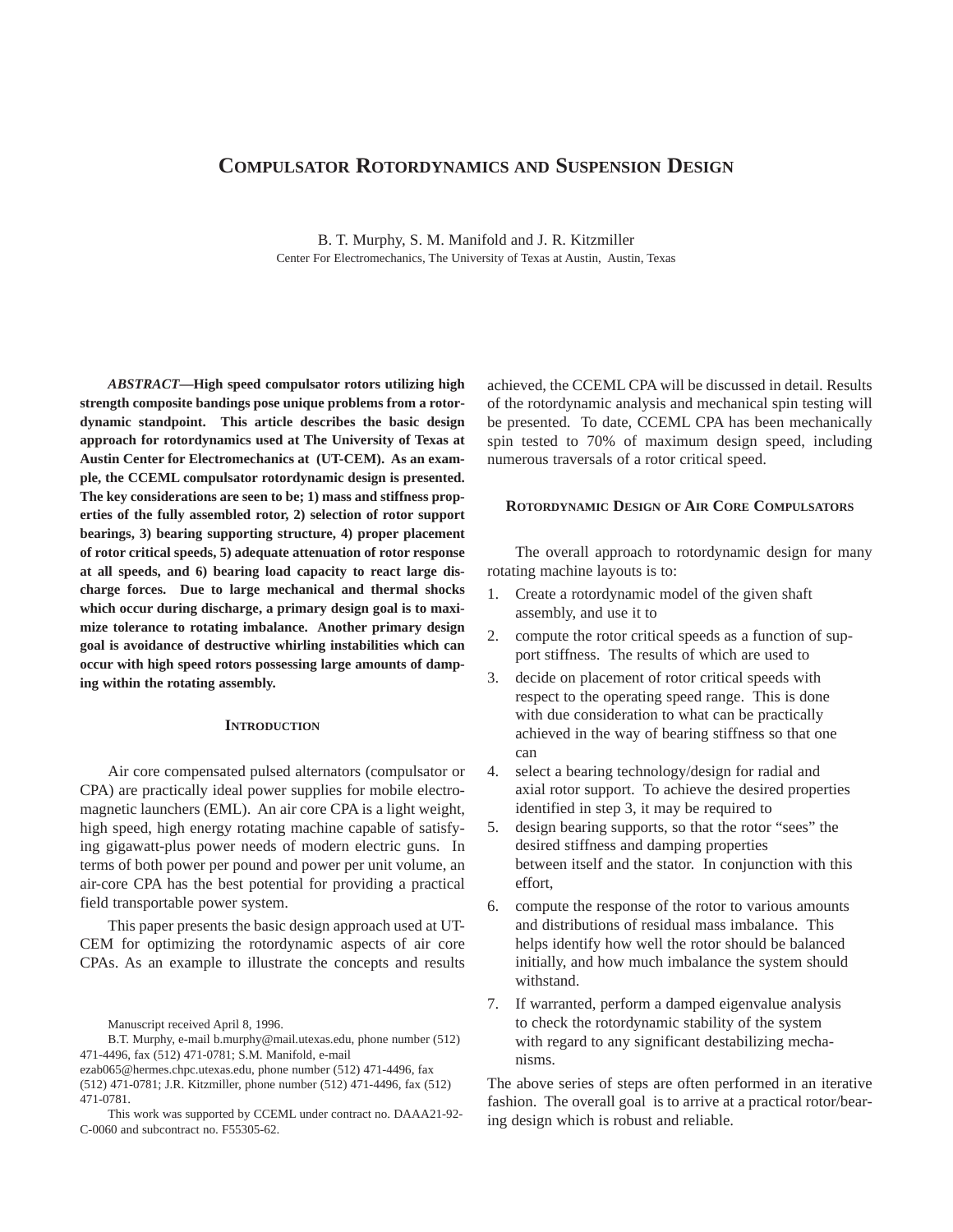In the case of air core CPAs, emphasis is placed on maximizing tolerance to residual mass imbalance. Experience with other composite rotors indicates that air core CPA rotors can be successfully precision balanced. However, because of their composite construction together with large transient forces associated with electrical discharge, the ability to retain precision balance during use has not yet been fully demonstrated. Thermal transients which sweep through the rotor during and after discharge(s) are also causes of concern regarding balance retention.

#### **ROTOR MODEL**

Fig. 1 shows the rotor top assembly drawing for the UT-CCEML CPA, and the corresponding rotordynamic model. The rotordynamic model was constructed using 3 node isoparametric cylindrical beam elements of constant cross section [1]. Two dimensional beam element models like this are entirely adequate for rotordynamic analysis. The beam elements fully model the mass and elastic properties of the rotor assembly [2]. The model was analyzed with a special purpose, rotordynamic analysis code, TXROTOR, developed at UT-CEM expressly for performing all facets of rotordynamic analysis. The program includes the effects of gyroscopics and other speed dependent rotor/bearing properties. TXROTOR computes both damped eigenvalues and response to harmonic and transient excitations. Thus, it can be used to compute rotor critical speeds, dynamic stability, as well as loads and deflections due to residual mass imbalance. These various analysis are done as functions of rotational speed. Also, TXROTOR is not limited to just rotors: machine cases and bearing support structures can also be modeled along with the rotor.

From the rotor model shown in Fig. 1, an undamped critical speed map vs. support stiffness was computed, and is shown in Fig. 2. Fig. 2 shows that the CCEML rotor must run above the first critical speed, but could run between the first and second with a net support stiffness of  $2.0 \times 10^6$  lb/in. (3.5)  $\times$  10<sup>8</sup> N/m). A net bearing stiffness value this high would be extremely difficult to achieve in practice. Also, "hard mounting" a large high speed rotor in such a fashion would lead to a very small balance tolerance requirement for reliable operation.

Referring again to Fig. 2 an attractive alternative is to "soft mount" the rotor with a support stiffness of around  $2 \times$  $10^5$  lb/in.  $(3.5 \times 10^7 \text{ N/m})$ . Since the rotor must then run through two rigid rotor critical speeds, sufficient damping in the supports would be required to limit resonant response at the criticals. The first bending mode of the rotor is seen to always be well above the maximum operating speed. This aspect makes the "soft mount" approach even more attractive. This is the design approach adopted for the CCEML rotor.

#### **BEARING SELECTION**

Since the CCEML machine is targeted for use in mobile environments, the bearings must be robust and must adequately support the rotor while it is rotating and at rest. Rolling element bearings are a logical first choice. The actual bearing selection process is driven by the high speed of the rotor, and the potentially high transient forces which can occur during electrical discharge. The high transient forces call for large bearings, but maximum allowable speed decreases as size increases for rolling element bearings. A useful speed-



CCEML Subscale Rotor Rotor weight  $= 2,100$  lb Speed range = 8,000 to 12,000 rpm Rotor energy  $= 40$  MJ, max

Fig. 1. CCEML CPA rotor and the corresponding rotordynamic finite element model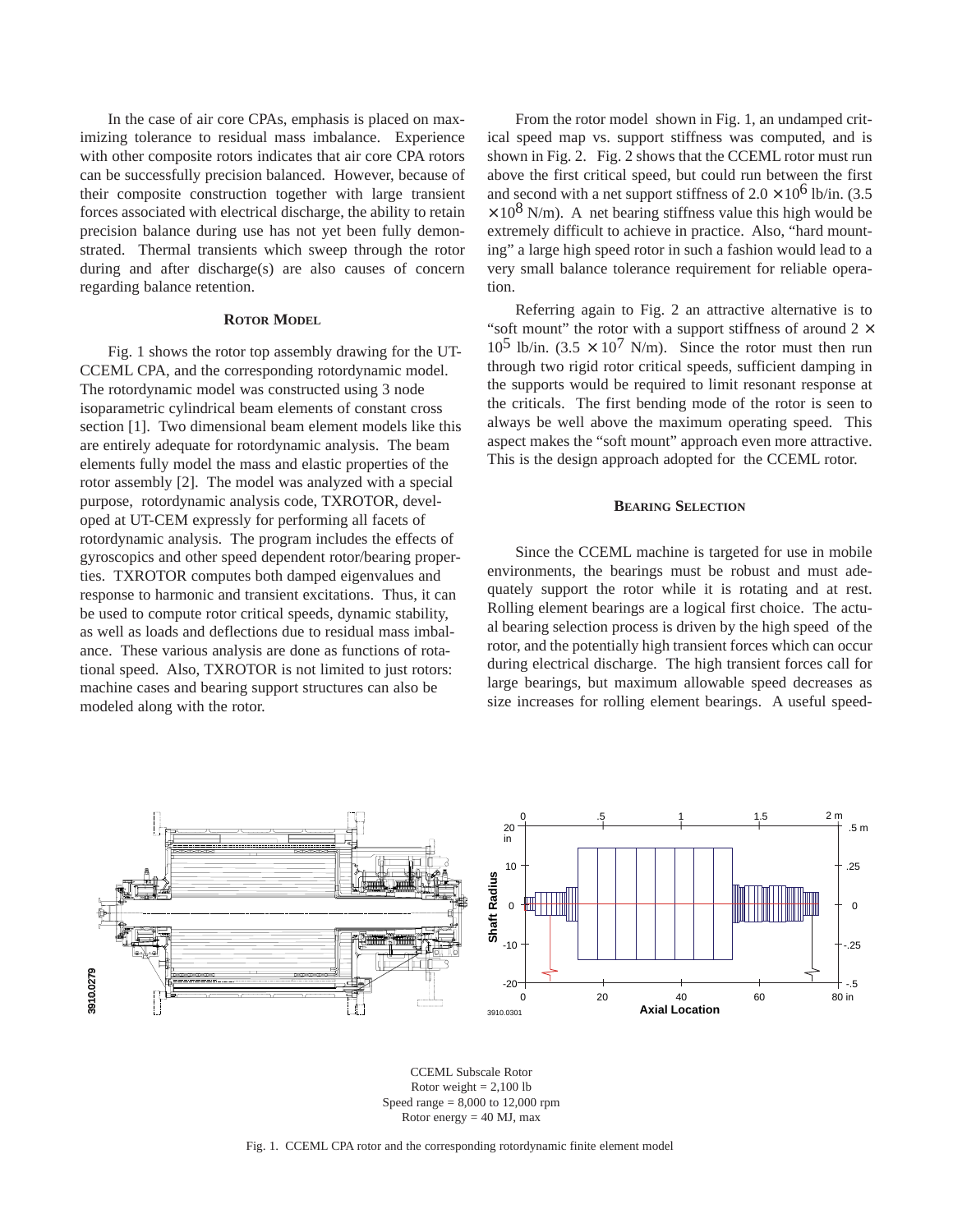

Fig. 2. Undamped synchronous critical speeds as a function of support stiffness, for the CCEML compulsator rotor

size parameter for bearings is DN, where  $D =$  bore size in mm and  $N =$  rotor speed in rpm. For many years the practical upper limit on DN for reliable operation of rolling element bearings was about  $1 \times 10^6$ . The past 5 to 10 years has seen many advances in manufacturing tolerances, elastohydrodynamic lubrication, lightweight ceramic bearing parts, and the design and materials used for cages. The practical DN limit is now well beyond  $2 \times 10^6$  for angular contact ball bearings. The selected bearings for the CCEML rotor are:

| Manufacturer: | <b>Split Ball Bearing</b>                |
|---------------|------------------------------------------|
| Type:         | 15° angular contact, DB duplex           |
| Model:        | 5HAZ 1830-PT                             |
| Size:         | $150 \text{ mm} (5.91 \text{ in.})$ bore |
| Lubrication:  | continuous oil stream, 1 gpm/pair        |
|               | $(3.785$ lpm $)$                         |
| Races:        | M50 bearing steel                        |
| Balls:        | SiN (ceramic, 7/16 in., 37/bearing)      |
| Cage:         | silicon iron bronze                      |
| DN:           | $1.8 \times 10^6$ @ 12,000 rpm           |

The ultimate static load capacity of these bearings has been calculated to be on the order of 40,000 lb (1.78  $\times$  10<sup>5</sup> N) per bearing for either axial or radial loads. Transient radial loads would be shared by all four bearings supporting the shaft. Axial loads would be reacted solely by one bearing. Transient loads produced during discharge cannot be predicted accurately. Actual loads are due to slight imbalance of large distributed electromagnetic forces acting throughout the conductive coils on the rotors ( armature for CCEML). Rough estimates of the loads are well within the calculated radial bearing capacity, and are comparable to the axial bearing capacity. The brief transient nature of the discharge loads, together with the compliance of the rotor, bearings, and end plates should reduce the actual peak bearing reaction forces.

## **BEARING SUPPORTS**

The radial stiffness of the selected ball bearings has been calculated to be around 2.0 x 10<sup>6</sup> lb/in.  $(3.5 \times 10^8$  N/m) per bearing. This stiffness prediction is based on a nonlinear bearing analysis code which has been experimentally verified specifically for use with high speed angular contact ball bearings [3]. To reduce the support stiffness to the  $2 \times 10^5$  lb/in.  $(3.5 \times 10^7 \text{ N/m})$  range, a compliant bearing structure is required. Support damping is also needed for resonant attenuation during critical speed traversal. This dual requirement is satisfied by a squeeze film damper (SFD) [4]. SFDs are widely employed on aircraft gas turbine engines. Through the use of SFDs, gas turbine engines are able to safely operate on critical speeds, and can tolerate large imbalances resulting from loss of a turbine blade. The CCEML design does not allow the axial space typically required by standard SFD designs. So a special compact design (Fig. 3) was obtained from KMC, Inc. of West Greenwich, Rhode Island [5]. The damper is primarily a one part structure, which is wire electrodischarged machined from a single piece of titanium.

The stiffness and damping properties of the SFDs can be independently set within wide ranges of values. Referring to Fig. 3**,** the radial stiffness value is produced by bending of the eight L-shaped beams shown. The radial damping value is produced by squeezing oil in the four preset clearance spaces.



Fig. 3. Squeeze film damper used for bearing support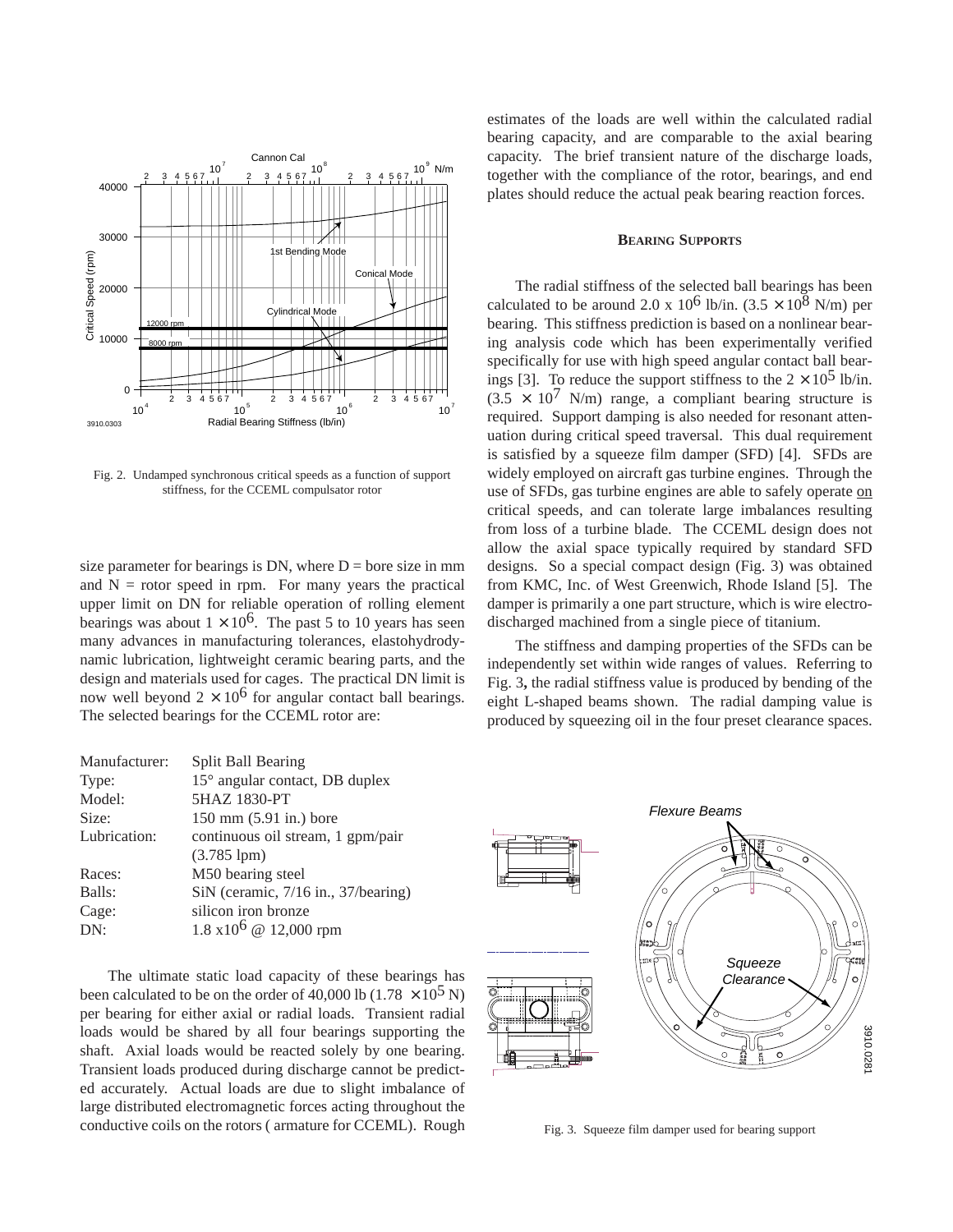

Fig. 4. Sample imbalance response plots used for SFD optimization.

# **RESPONSE TO IMBALANCE**

An important aspect of the rotordynamic design process when SFDs are involved, is determining optimum stiffness and damping properties for the SFDs. The purpose behind using SFDs is to achieve an overall reduction of rotor response to residual mass imbalance. SFDs are then optimized through a series of imbalance response studies with the rotordynamic model. Fig. 4 shows some sample results from the studies performed on the CCEML CPA rotor. This figure shows predicted bearing loads vs. running speed for a particular mass imbalance distribution. Results for ranges of different SFD properties are shown.

In the optimization study it is necessary to consider the effect of different imbalance distributions. Also, in addition to bearing loads, deflections of the rotor, bearings and dampers must be taken into account [6]. Fig. 4 illustrates the general trend that lower stiffness results in lower bearing loads. Making the dampers too soft, however, leads to excessively large rotor displacements. Higher damping helps reduce bearing loads, but only at the critical speeds. At high speed excessive damping can lead to increased bearing loads.

From results like those shown in the figure, "optimum" SFD radial stiffness and damping values of  $1.5 \times 10^5$  lb/in.  $(2.6 \times 10^7 \text{ N/m})$  and 150 lb-s/in.  $(2.6 \times 10^4 \text{ N-s/m})$ , respectively, were selected.

#### **ROTOR STABILITY**

Rotordynamic instability is always a concern with high speed rotating machinery which operates above any critical speeds [7], [8]. In an overall sense, rotordynamic instabilities

occur when destabilizing forces exceed the damping forces. In the case of high speed pumps, compressors and turbines, the destabilizing forces often come from fluid/solid interaction at impellers and blades, whereas the damping forces generally act at the bearings [9]. These types of instabilities, when they occur, are often termed an "aerodynamic instability" in reference to their source. These types of instabilities do occur in practice, and can be very damaging to the machine, and enormously expensive to remedy [10], [7].

Certain classes of hydrodynamic bearings can also be sources of rotordynamic instabilities [11]. These instabilities are often called "bearing whirl instabilities" or "oil whip". A classic example is a cylindrical sleeve journal bearing supporting a rotor at a speed above about twice the first rotor critical speed. Such conditions nearly always produce a rotordynamic instability. These instabilities are more common than aerodynamic instabilities, but can usually be corrected by a change to the bearing without effecting the remainder of the machine.

In the case of a composite CPA rotor, the main destabilizing forces of concern are due to dissipative effects within the rotating assembly. This type of instability, when it occurs, is called an "internal friction" instability [12]. Damping mechanisms within a rotating assembly are always benign in subcritical machines. That is, they have no significant effect on the dynamic behavior of the machine. In supercritical rotors, however, rotor-borne damping actually becomes a source of instability. In conventional rotating machines the typical sources of dissipation are splines and couplings, loose or marginally tight press fits, and interfaces in axially built up rotors. If the rotor contains any viscoelastic material like rubber, that also can be a source of destabilizing rotor damping. In industrial machinery, internal friction instabilities are extremely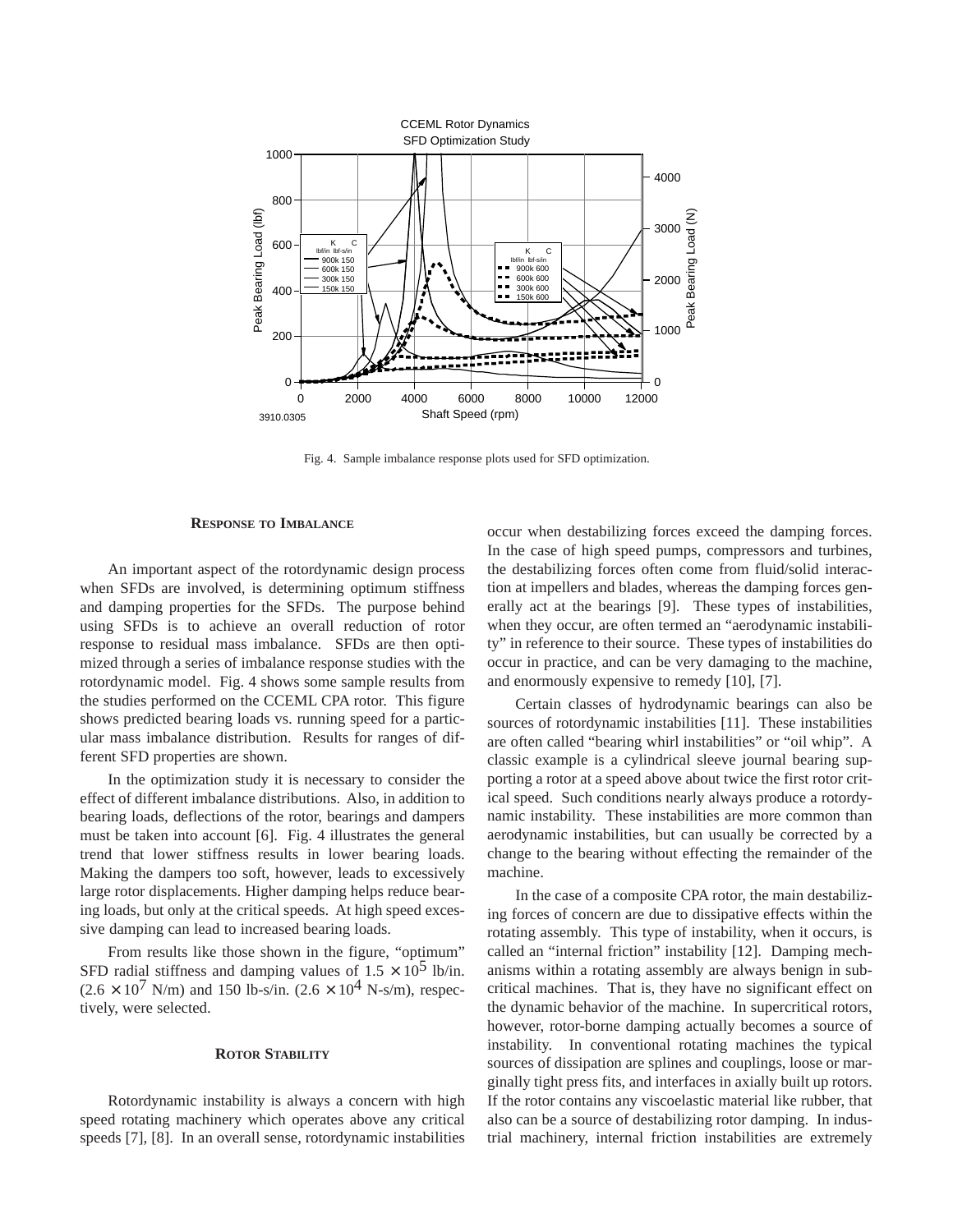rare as they are easily avoided by adhering to proper methods of design and fabrication.

Since an air core CPA has no impellers or turbine stages, and for purposes of this discussion are being supported by ball bearings, only an internal friction instability is considered possible. On a composite CPA rotor, significant dissipative effects can possibly occur due to any or all of the following:

- 1. Material damping within the composite/epoxy matrix.
- 2. Movements of the potted conducters with respect to the rotor.
- 3. Slippage or creep at the cylindrical interfaces between layers of the built up rotor.

The most effective way to avoid an internal hysteresis instability is to not operate the machine at a speed above any natural mode which is appreciably damped by rotor dissipative mechanisms. A free-free rap test on the rotor can provide a quantification of rotor damping on a mode by mode basis. Such "ring down" measurements were conducted on the CCEML rotor. Results showed that rotor damping was comparable to solid metal rotors. This, together with the fact that the two critical speeds that the CCEML rotor runs above are rigid body modes with negligible rotor bending, eliminates concern that an internal friction instability might occur.

# **TEST RESULTS FOR CPA ROTOR RESPONSE**

When the SFD dampers were delivered to UT-CEM, they were tested for their stiffness and damping values. They were found to be overly stiff at approximately  $1.2 \times 10^6$  lb/in. (2.1)  $\times$  10<sup>8</sup> N/m). The damping was also measured to be higher

than optimum, approximately 1,200 lb-s/in.  $(2.1 \times 10^5$  Ns/m). The high stiffness is seen to place the rigid rotor critical speeds in or near the operating speed ranges. The high damping, however, was predicted to be adequate to permit each machine to actually run on the critical speeds. In fact, the damping is close to being sufficient to suppress any noticeable resonance. This is not as good as the design optimum, but was acceptable as opposed to performing extensive modifications to the existing damper hardware.

For the CCEML rotor, the first rotor critical speed with the current SFDs is predicted to be near 5500 rpm. The level of damping produced be the SFD should permit a well damped, but noticeable, response while traversing the first critical speed. The second critical speed is predicted to be close to 12,000 rpm. The response at this critical speed should be heavily damped. To date, mechanical spin up tests have been performed to a planned maximum of 8500 rpm. Speed will be increased when the CPA's electrical systems are fully installed. The plot in Fig. 5 shows rotor deflection data measured adjacent to the thrust end bearing pair.

Other features about the composite CPA rotors were noted during mechanical testing.

- 1. Measured rotor response was very consistent on repeat runs of the same configuration. That is, no shifting or creep occurred on either rotor at any time during their respective test programs.
- 2. Although a very good state of balance had been achieved on a low speed balance machine prior to assembly within the stator, in-situ trim balancing was able to significantly reduce residual rotor imbalance
- 3. The CCEML rotor is a working example that a com- posite rotor can traverse a rotor critical speed with no detrimental effects.



Fig. 5. Measure test data for the CCEML CPA rotor